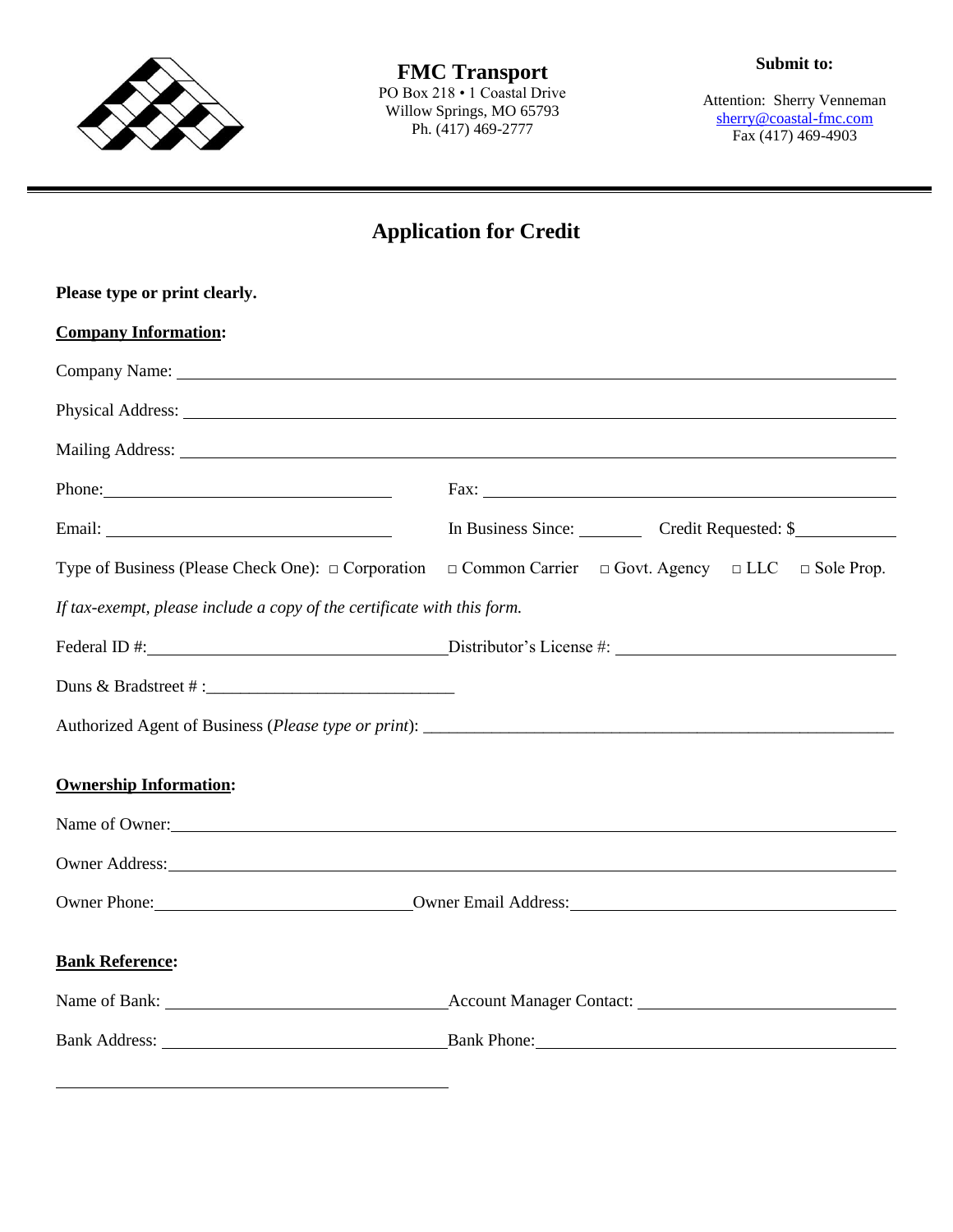

**FMC Transport** PO Box 218 • 1 Coastal Drive Willow Springs, MO 65793 Ph. (417) 469-2777

## **Trade References:**

## **Please list 3 trade references where you have open accounts – local references when possible**

|  | 1. Company: Contact Name: Contact Name:                                      |
|--|------------------------------------------------------------------------------|
|  | Address: Phone: Phone: Phone: Phone: Phone: Phone: Phone: Phone: Phone: 2014 |
|  | Fax: Email Address: Email Address:                                           |
|  | 2. Company: Contact Name: Contact Name:                                      |
|  | Address: Phone: Phone: Phone: Phone: Phone: Phone: Phone: Phone: Phone: 2014 |
|  | Fax: Email Address: Email Address:                                           |
|  | 3. Company: Contact Name:                                                    |
|  | Address: Phone: Phone: Phone: Phone: Phone: Phone: Phone: Phone: 2014        |
|  | Fax: Email Address: Email Address:                                           |

We authorize all trade references to disclose to FMC Transport any and all information concerning the credit history of my/our company and account(s).

Company Name (*Please type or print*): \_\_\_\_\_\_\_\_\_\_\_\_\_\_\_\_\_\_\_\_\_\_\_\_\_\_\_\_\_\_\_\_\_\_\_\_\_\_\_\_\_\_\_ Authorized Signature: \_\_\_\_\_\_\_\_\_\_\_\_\_\_\_\_\_\_\_\_\_\_\_\_\_\_\_\_\_\_\_\_\_\_\_\_\_\_\_\_\_\_\_\_\_\_\_\_\_\_\_\_\_\_\_\_\_ Printed Name: \_\_\_\_\_\_\_\_\_\_\_\_\_\_\_\_\_\_\_\_\_\_\_\_\_\_\_\_\_\_\_\_\_\_\_\_\_\_\_\_\_\_\_\_\_\_\_\_\_\_\_\_\_\_\_\_\_\_\_\_\_\_\_ Title: \_\_\_\_\_\_\_\_\_\_\_\_\_\_\_\_\_\_\_\_\_\_\_\_\_\_\_\_\_\_\_\_\_\_\_\_\_\_\_ Date: \_\_\_\_\_\_\_\_\_\_\_\_\_\_\_\_\_\_\_\_\_